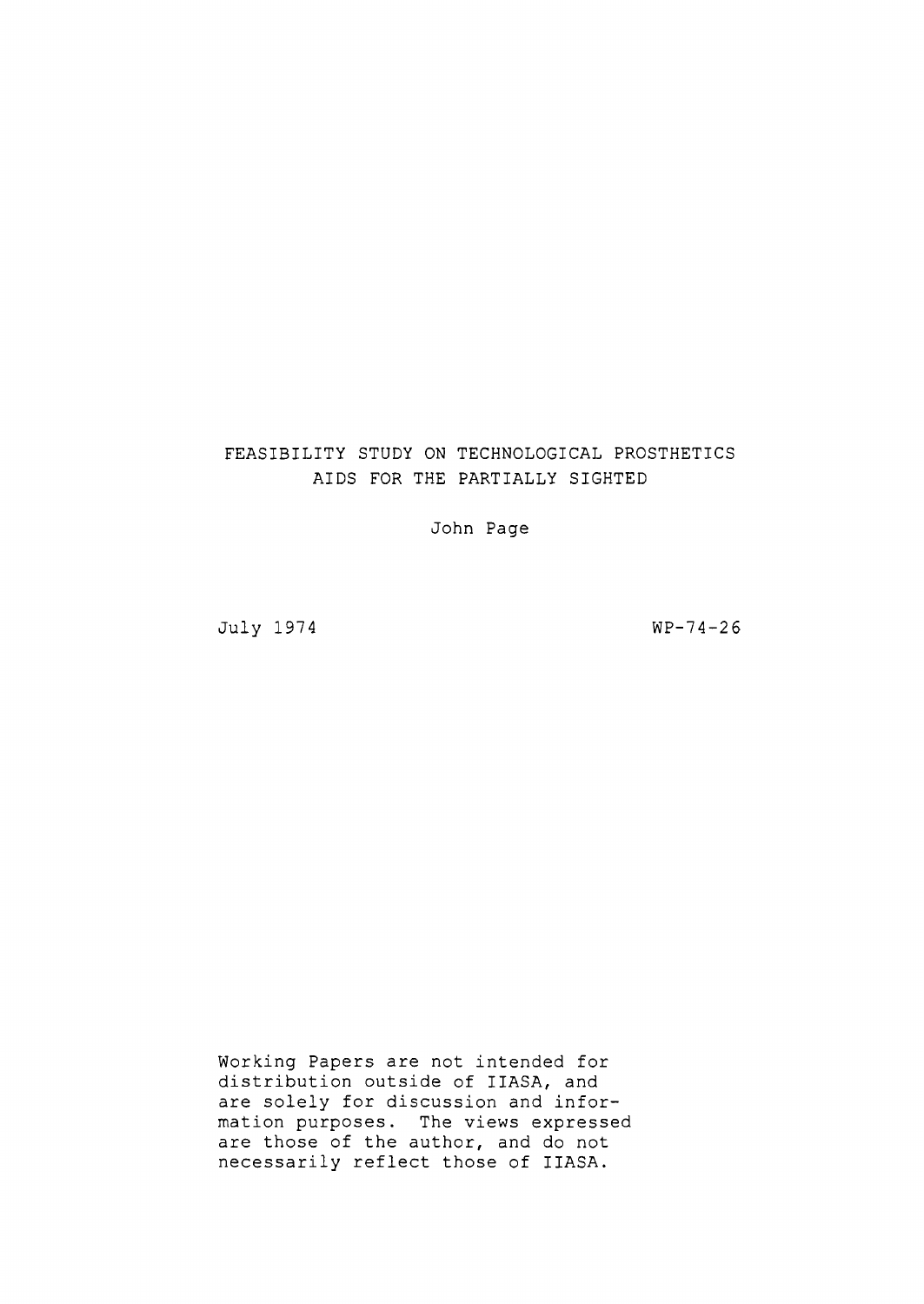$\epsilon$  $\star$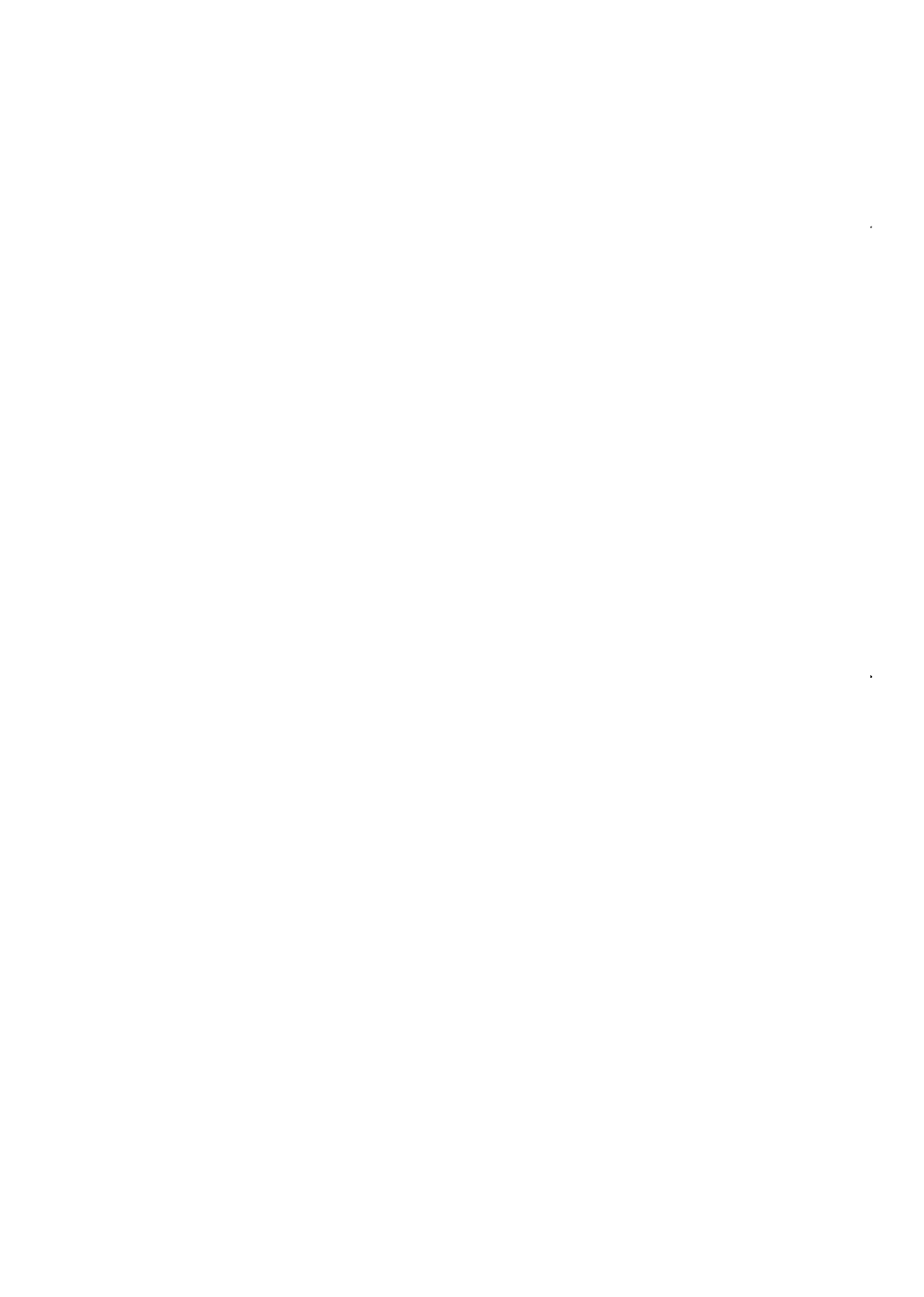# Feasibility Study on Technological Prosthetics Aids for the Partially Sighted

John Page

During the past few months a feasibility study on aids for the partially sighted (as a prototype study of the application of technological prosthetics) has been carried out. The work nas now been completed and a final draft of a report is almost complete.

### Scope of the Feasibility Study

A study by the World Health Organization indicates that blindness and partial sight is a serious economic and social burden on a global scale. While for developed countries, there is a "blindness system" which represents the community's response to part of the problem, this is not necessarily paralleled by a similar recognition of the social and economic benefits to be gained by programmes to rehabilitate the partially sighted. There are now available technological prosthetics (closed-circuit television systems -SCTV) which enable a large fraction (probably over 30%) of such individuals to read and write, in addition to relatively sophisticated optical aids which while cheaper are less effect.ive.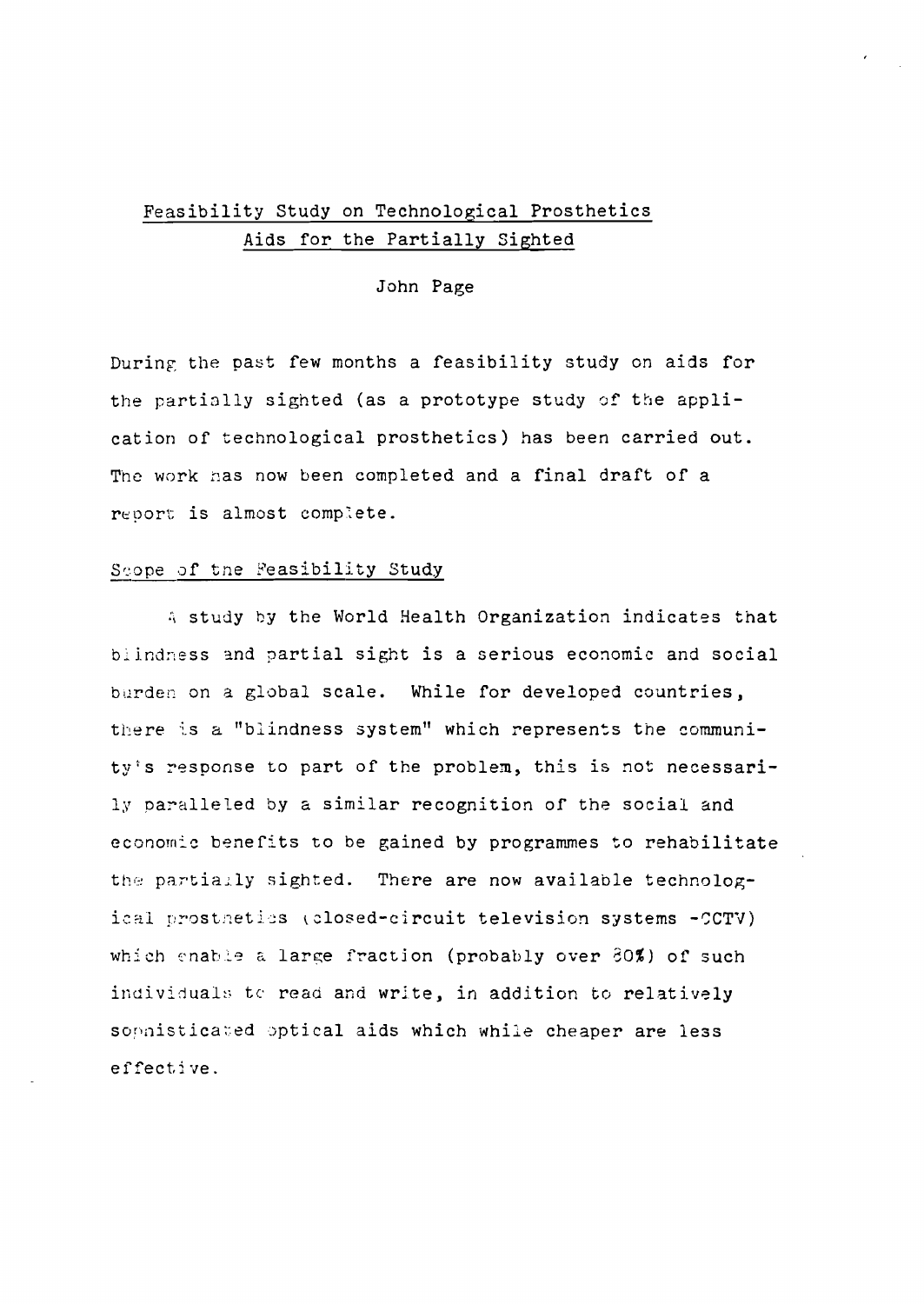The feasibility study has been designed to:

- (i) show where the existing data on the incidence of partial sight is adequate for analysis to determine the size of the problem for developed countries;
- $(i)$  show whether data from trial results of both CCTV and optical aids can be manipulated to provide measures of performance, both absolute and relative;
- ${iii}$  show whether a concentration of the available data in (i) and (ii) can be used to indicate specific relations between types and severity of eye conditions, measurements of remaining vision, etc. and the functional performance of subjects with oarticular prosthetics.

### Resul'·s

Data on the incidence of partial sight has been examined for two countries only at this stage, the USA and the UK. Results are sufficiently promising from the USA (less sc for the UK) to provide a good basis for further crosschecking with data from other countries, should it be decijed to proceed to the study proper. It was hoped to include iata from the D.J.R. in the feasibility study, hut it has not yet been possible to establish the necessary contacts. Data from Sweden has just come to light which is

 $\epsilon = 1.4$ 

- 2 -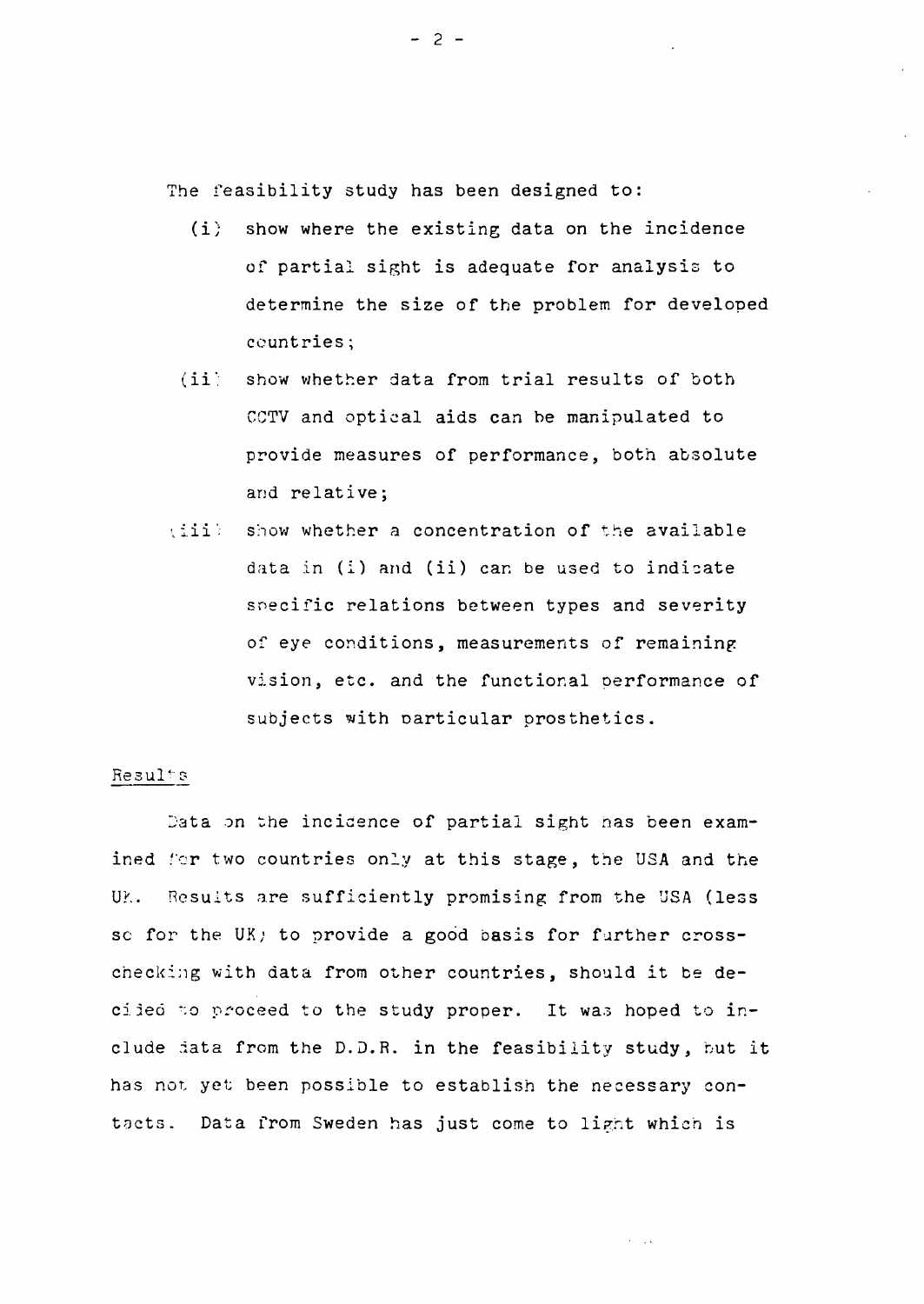very promising.

Based on UK and USA statistical information and trial data from four tria13, including one from the F.R.G., the following preliminary results have been obtained:

- $(1)$  Size of the problem. About 8 per 1000 of the population of a developed country such as the USA are handicapped to the extent that they cannot read or write with normal optical aids (spectacles, etc.). Only about 0.6 per 1000 are functionally blind, i.e. they have no remaining vision .
- .2) Trial data show that about 80% of all partially sighted individuals could initially read or write with a well-designed CCTV system, and that this percentage increases with familiarity with the equipment. The sustained success rate with optical aids is about 20%.
- 3) There are no specific limitations in terms of ocular pathology for CCTV aids. Tentative thresholds in terms of visual acuity measurements for optical and CCTV aids can be developed, but are unimportant compared with the functional needs of individual subjects .
- $.4$ ) The reasons for the high success rates obtained with CCTV relative to optical aids seem to consist of a complex of technical and ergonomic factors. For instance, while optical aids for near-

- 3 -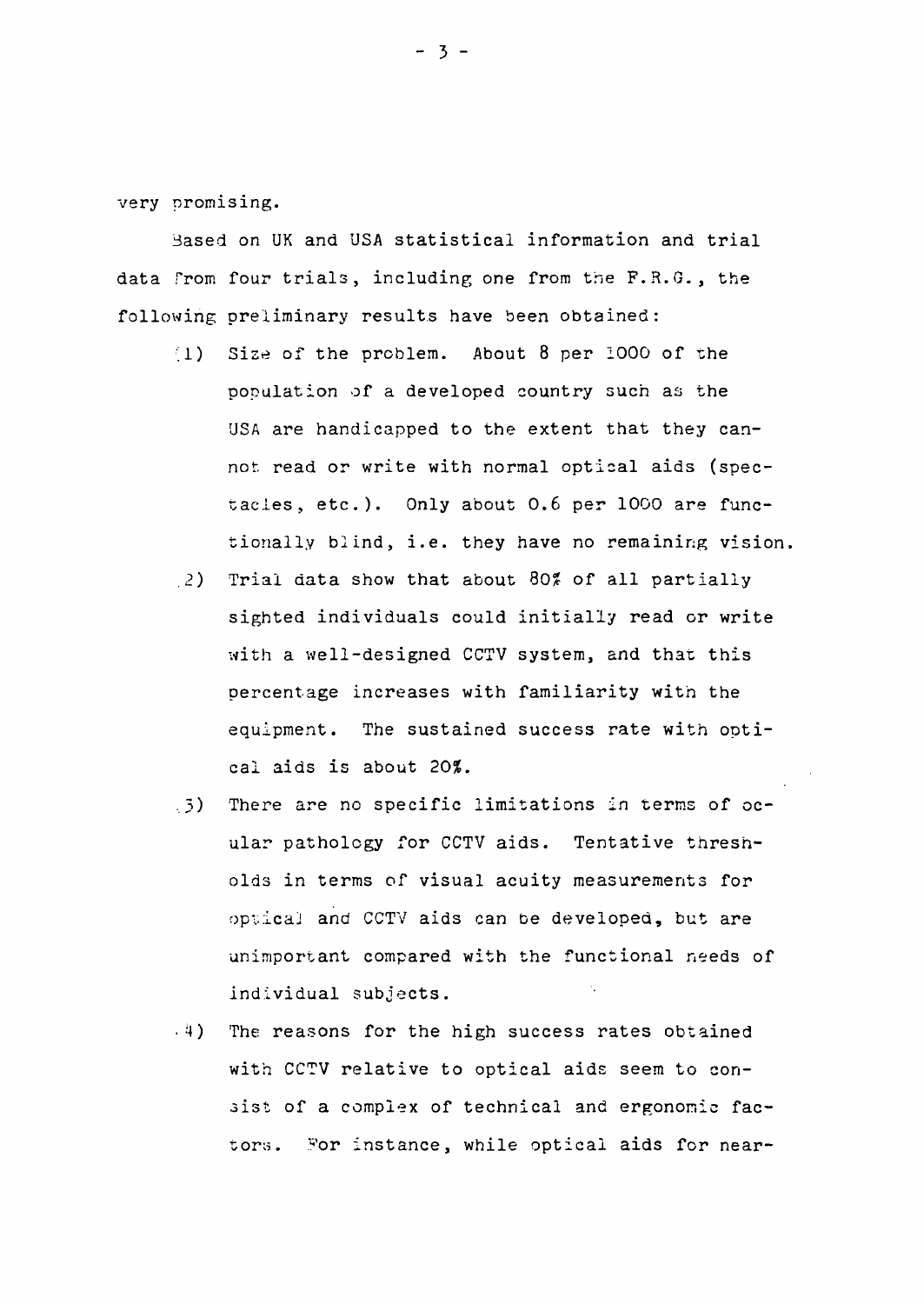vision can have very high magnification power, this is at the cost of a critical focal length and (usually) a small field of view. This combination makes the reading process slow and fatiguing. CCTV enables the user to adopt a relaxed posture without the need for a fixed working distance, and the screen size is sufficient, even at high magnifications, for the user to see <sup>a</sup> word in its context. Other important contributing technical factors are: contrast enhancement, contrast reversal and variable magnification.

### Socia: and Health Care Implications

It would be unwise to draw conclusions of this nature on the data so far examined, but there are some indications that narticular areas would repay study in a full analysis of the system as a whole, in its technological, social, regularity and economic aspects. The present data show promise, for example in providing an approximate breakdown of the social problem into its educational (children and students), economic (wage earners) and purely social medicine (retired pensioners) aspects. Regulatory definitions of blindness and partial sight so far examined are such as to mislead policy makers on the size and nature of the social and economic problems. There are also indications that the

 $\mu$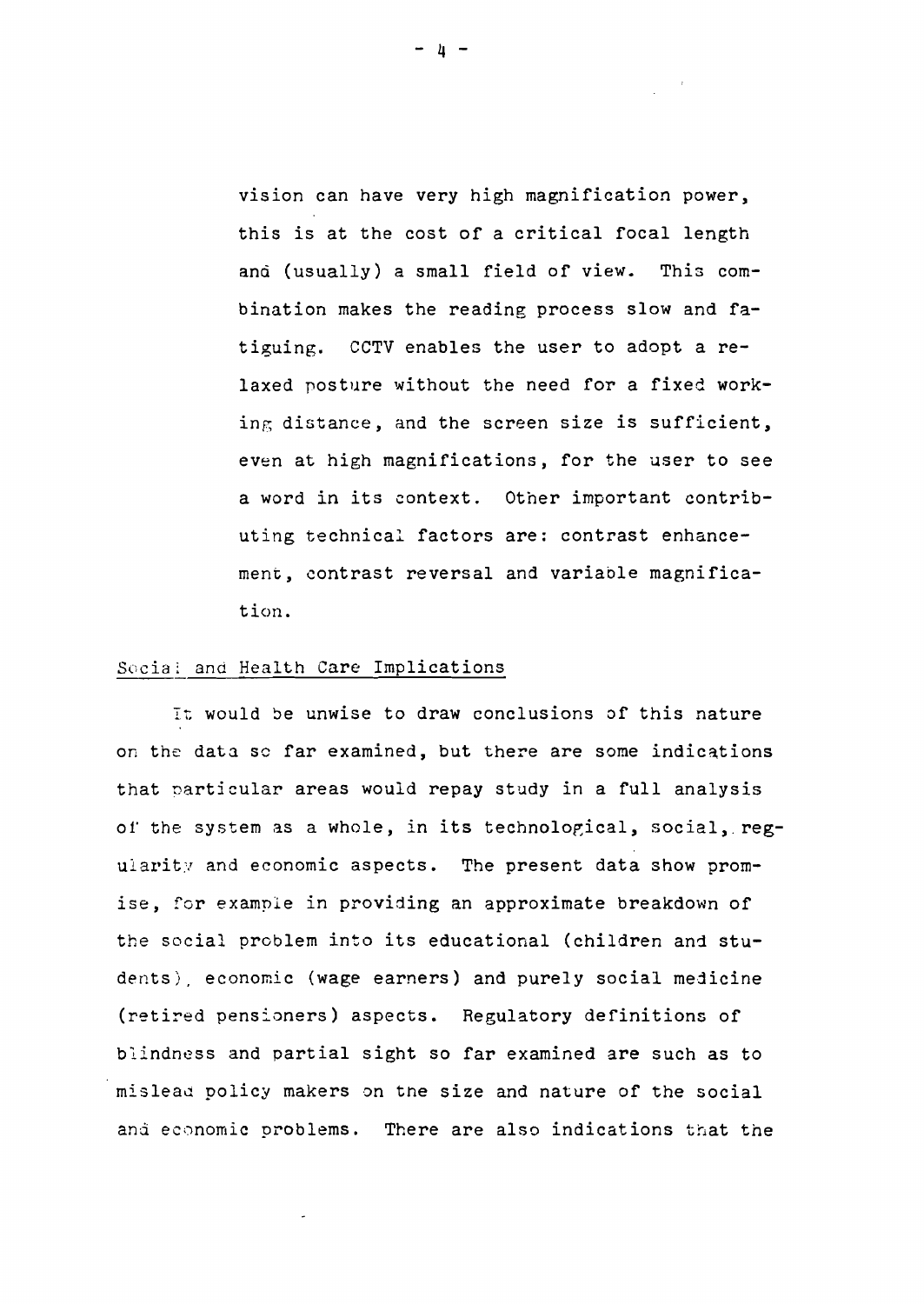organization of low vision care would repay study.

### The Next Steps

To the extent that the future of the project depends on external funding, the feasibility study will be a valuable hack-up for fund raising activities, since, on what is admittedly <sup>a</sup> small sample, it has demonstrated that there is a health care problem of considerable magnitude to be solved, that the data for analysis of the problem exists, and that technological solutions are effective' and practicable.

Should the full study be undertaken, the next steps are as follows:

- {l) Examination of basic statistical data to provide cross-checks from other countries, including particularly the non-market economies.
- $(2)$  Inclusion of data on CCTV systems in an operational environment (cooperation from several manufacturers has been obtained and joint activity with the research department of the American Federation for the Blind and the Swedish Institute for the Handicapped is envisaged).
- $(3)$  An examination of the operation of health care systems in the partial sight/blindnes: areas, including clinical, social security and regulatory aspects in both market and non-market economies.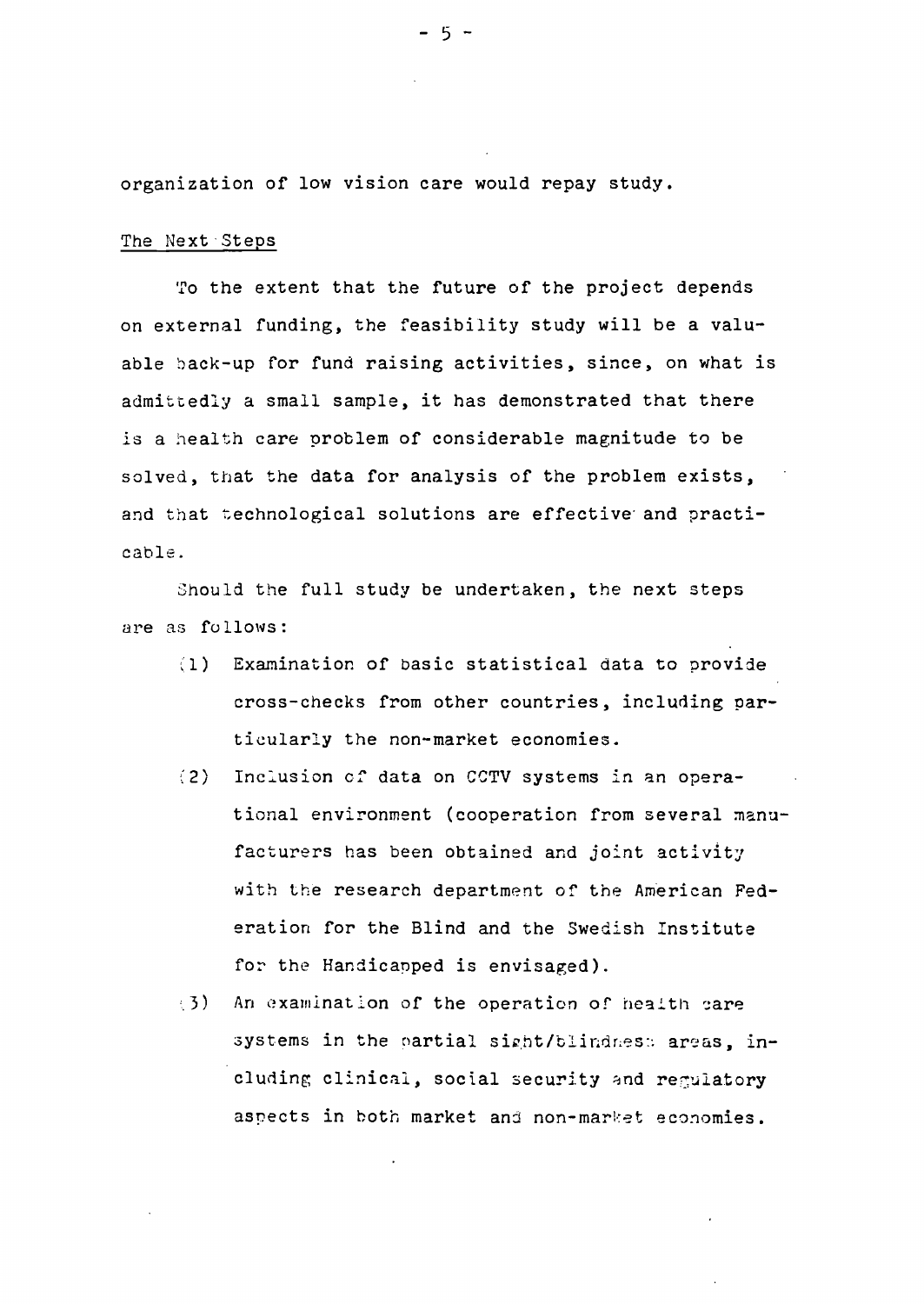- $(4)$  A prototype cost-benefit analysis on the provision of CCTV and optical aids, with a possible extension into technological prostheties for the functionally blind.
- (5) Examination of lesign parameters of technological prosthetics in relation to functional need and performance, to provide guidance on future development.

An outline of the feasibility study report now in the final irafting stages is attached.

 $\omega_{\rm{max}}$ 

 $-6-$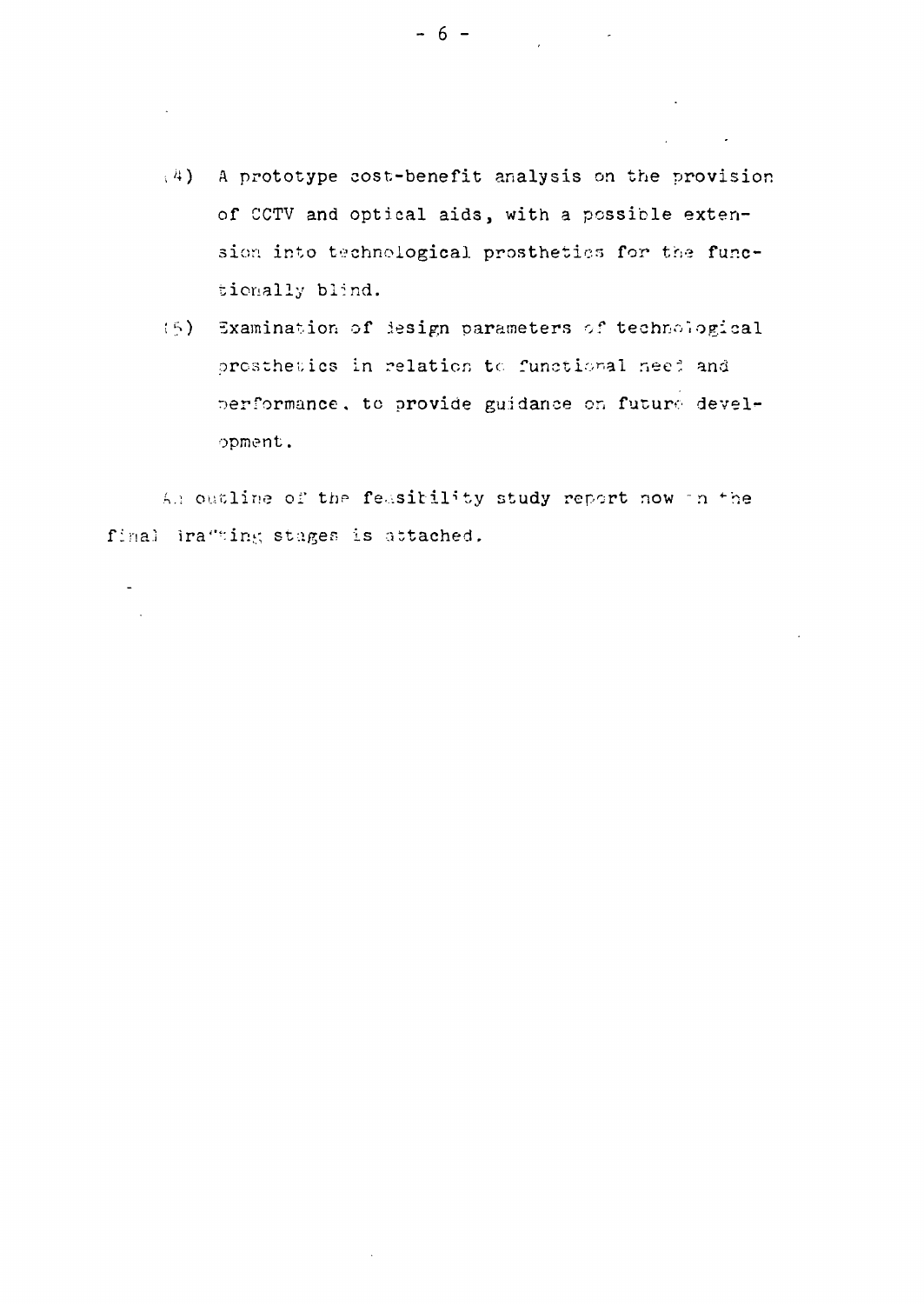## Outline of Feasibility Study Report

#### Introduction - Aims of the Study I.

Technological prosthetics as an area for systems analysis; reasons for selection of visual impairment as the study area; the technological parspective; aims and limitations of the feasibility study.

#### Definition of Blindness and Partial Sight II.

The measurement of visual acuity; international and national definitions of blindness and partial sight (WHO activities and UK and USA definitions); functional definitions; other factors in the definition problem.

#### III. Statistical Data

Size of the severely visually impaired population; US statistics; UK statistics; the relation of are to severe visual impairment; conclusions as to value of the statistical data.

#### IV. Prosthetics for the Severely Visually Impaired

The relevant eye conditions and their treatment; optical aids; electronic and electro-opteral aids; other aids.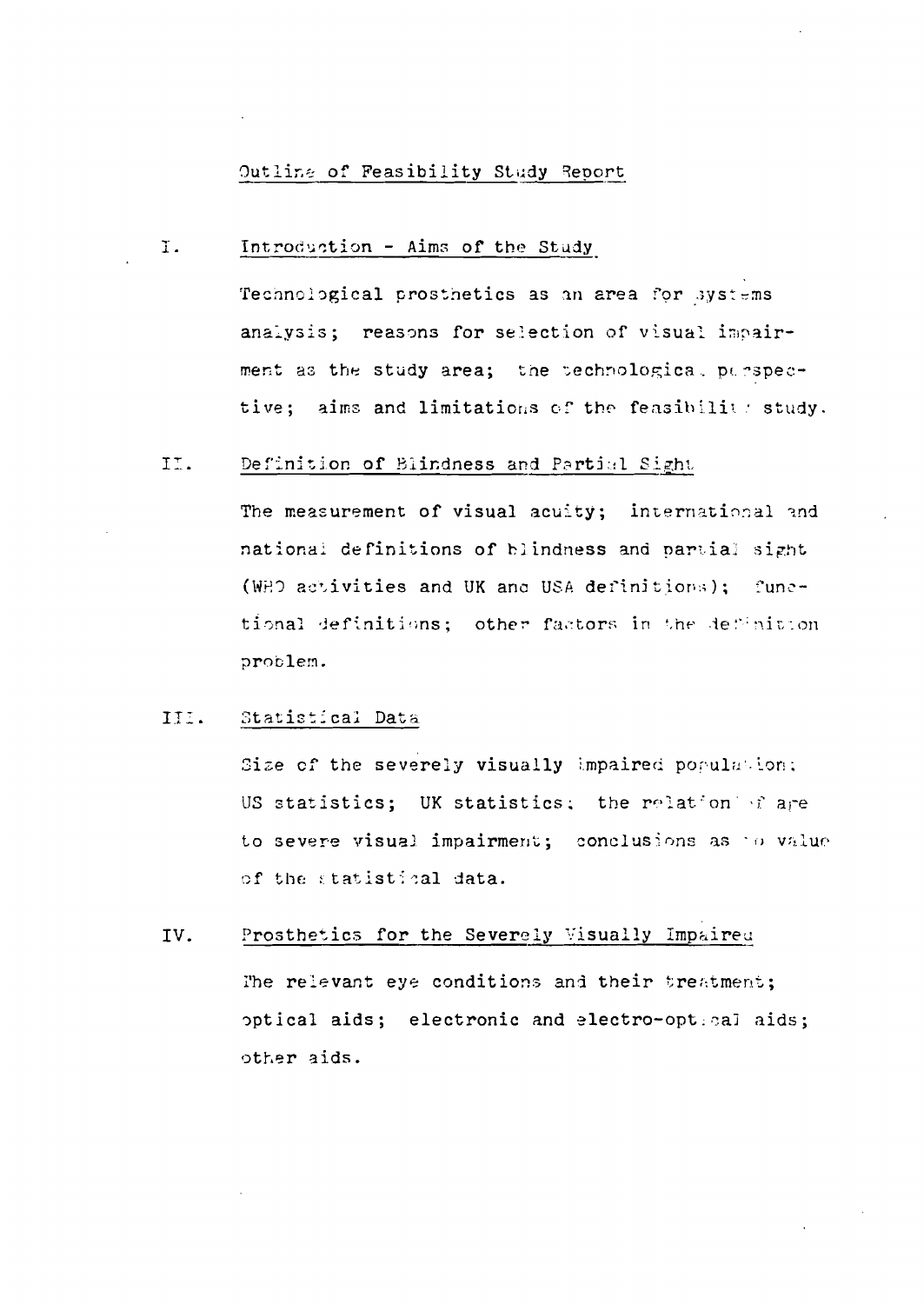#### $\rm V$  . The Effectiveness of Low Vision Aids

Clinical trials; analysis of results from the Krieger trial of 917 patients (optical aids), the RANDSIGHT trial of 81 CCTV subjects, the Heidelberg trial of 48 patients using COTV, and a comparative trial asing both CCTV and optical aids by Mear et al; stady of CCTV systems in an operational environment.

#### $V_{-}$ . Discussion

Trials and operational data requirements for an eventual cost-benefit analysis; the importance of criteria for defining the population; visual admity as a measure of functional performance; conclumions on size of the severely visually impaired population; discussion of relative effectiveness of aids; development of threshold values; the overriding importable of functional needs as the determining factor in chose of prosthetics; eye-condition specifies; development of a matrix relating cojective values, functional needs and indicated prosthetles; the lost famor.

### $\nabla^2 \mathcal{L}_{\bullet}$  . Fu are vork

Broade uns the statistical and cultural basis for the starty; plans for further study of the in an operatimual environment, particularly in relation to de-

 $-2-$